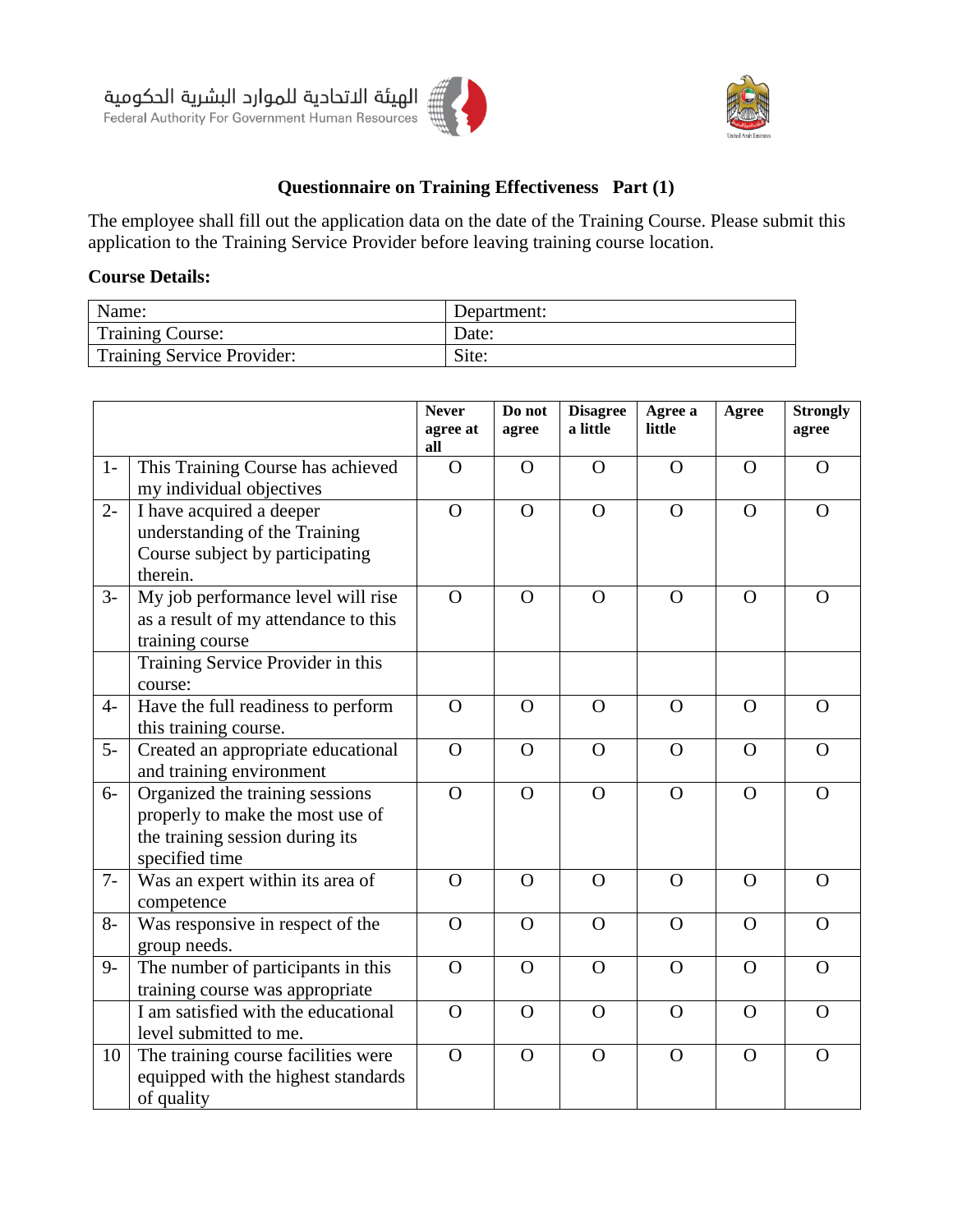





### Procedures Guide of Training and Development System- Federal Authority for Government Human Resources 15

Which parts of this training course do you consider the most useful for your business?

What are your issues of concern in this program?

Are there any issues you expected to learn during this program, they were not included?

Please provide us with your notes related to the quality of this training course.

#### **Training Course Application Plan:**

What are the achievements obtained from this Training Course that you want to apply?

When would you like to complete this?

What is the support you need to complete this?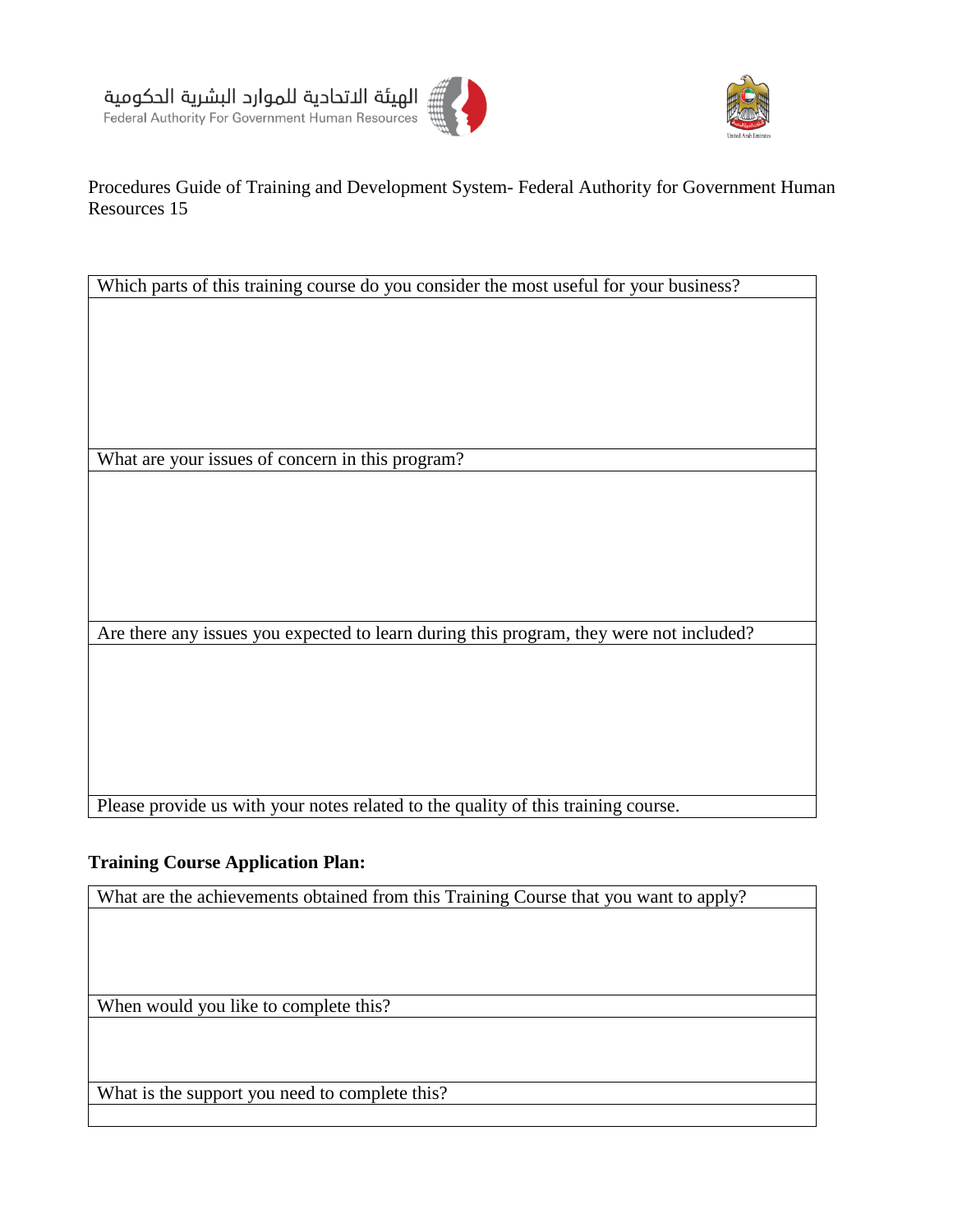



Procedures Guide of Training and Development System- Federal Authority for Government Human Resources 16

### **[Questionnaire](http://context.reverso.net/translation/english-arabic/questionnaire) on Training [Effectiveness P](http://context.reverso.net/translation/english-arabic/effectiveness+of+training)art (2)**

The employee shall fill out the application data after three months from attending the Training Course. Please discuss this [questionnaire](http://context.reverso.net/translation/english-arabic/questionnaire) with your line manager and request his/her approval before sending it to Human Resources Department.

#### **Course Details:**

الهيئة الاتحادية للموارد البشرية الحكومية Federal Authority For Government Human Resources

| Name:                      | Department: |
|----------------------------|-------------|
| Training Course:           | Date:       |
| training service provider: | Site:       |

|       |                                                                                                   | <b>Never</b><br>agree at<br>all | Do not<br>agree | <b>Disagree</b><br>a little | Agree a<br>little | Agree | <b>Strongly</b><br>agree |
|-------|---------------------------------------------------------------------------------------------------|---------------------------------|-----------------|-----------------------------|-------------------|-------|--------------------------|
|       | My job performance level<br>has raised as a result of my<br>attendance to this training<br>course |                                 |                 |                             |                   |       |                          |
| $2 -$ | I had the chance to make the<br>best use of the skills I learnt<br>in this training course.       |                                 |                 |                             |                   |       |                          |

| If you had not the chance to make the best use of the skills, kindly specify the reasons. |                                                |  |  |  |
|-------------------------------------------------------------------------------------------|------------------------------------------------|--|--|--|
| $3-$                                                                                      | I have not learnt anything I could apply.      |  |  |  |
| $4-$                                                                                      | I have not had the chance                      |  |  |  |
| $27-$                                                                                     | I was very busy                                |  |  |  |
| $28 -$                                                                                    | Others have discouraged my attempts to change. |  |  |  |

#### **If you had the chance to make the best use of your skills, please answer the following questions**

What are the educational and training points you have applied after this course? Please submit any evidence that indicates your application based on what you have learnt during this Course (new operations, systems, improving client's satisfaction, etc.)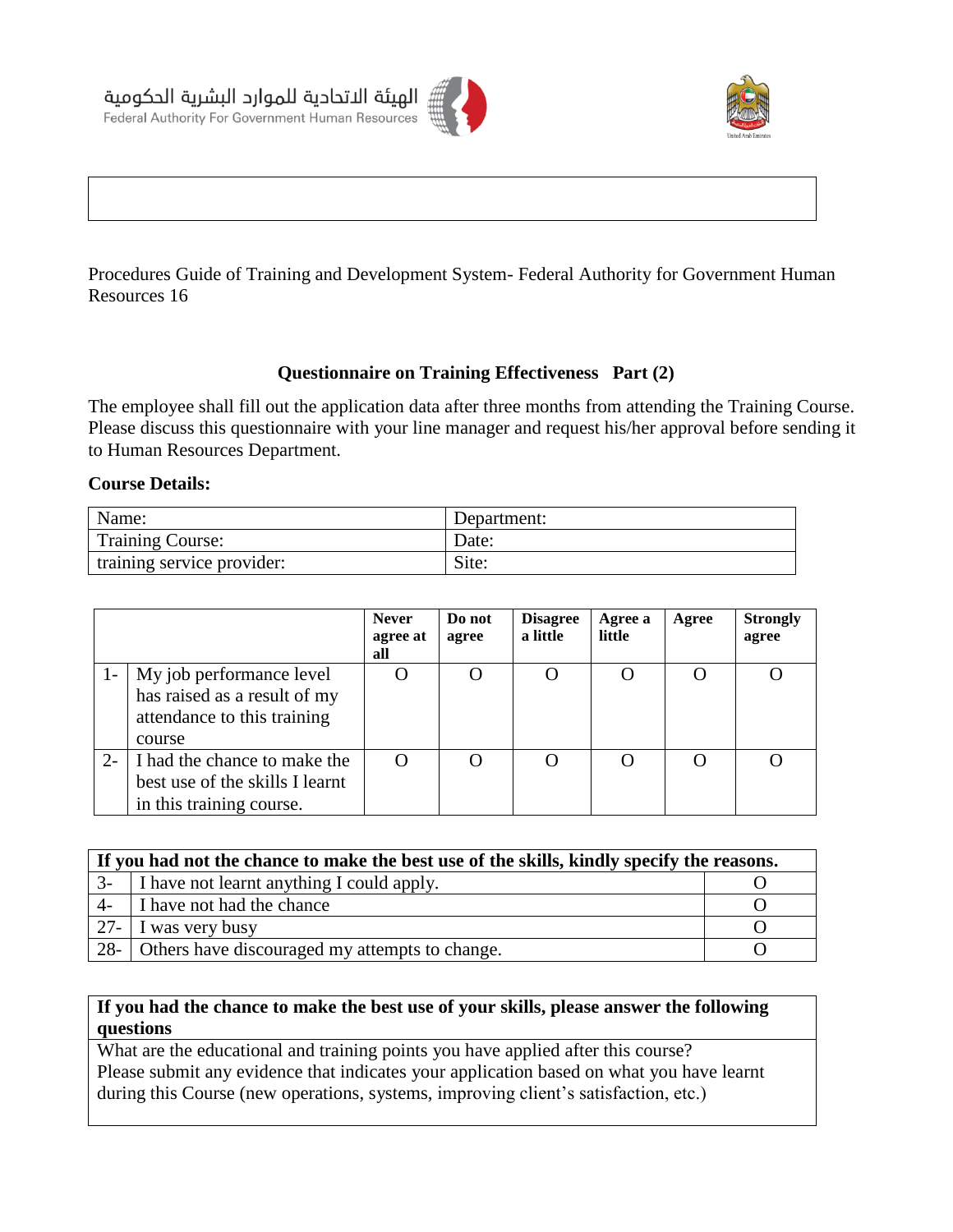





## **The participants in this [questionnaire](http://context.reverso.net/translation/english-arabic/questionnaire) are kindly requested to answer the following questions**

Are there any training aspects that would make the training course more useful if it had been available?

Have the experiences helped in determination of any other needs of yours in training and development?

Procedures Guide of Training and Development System- Federal Authority for Government Human Resources 17